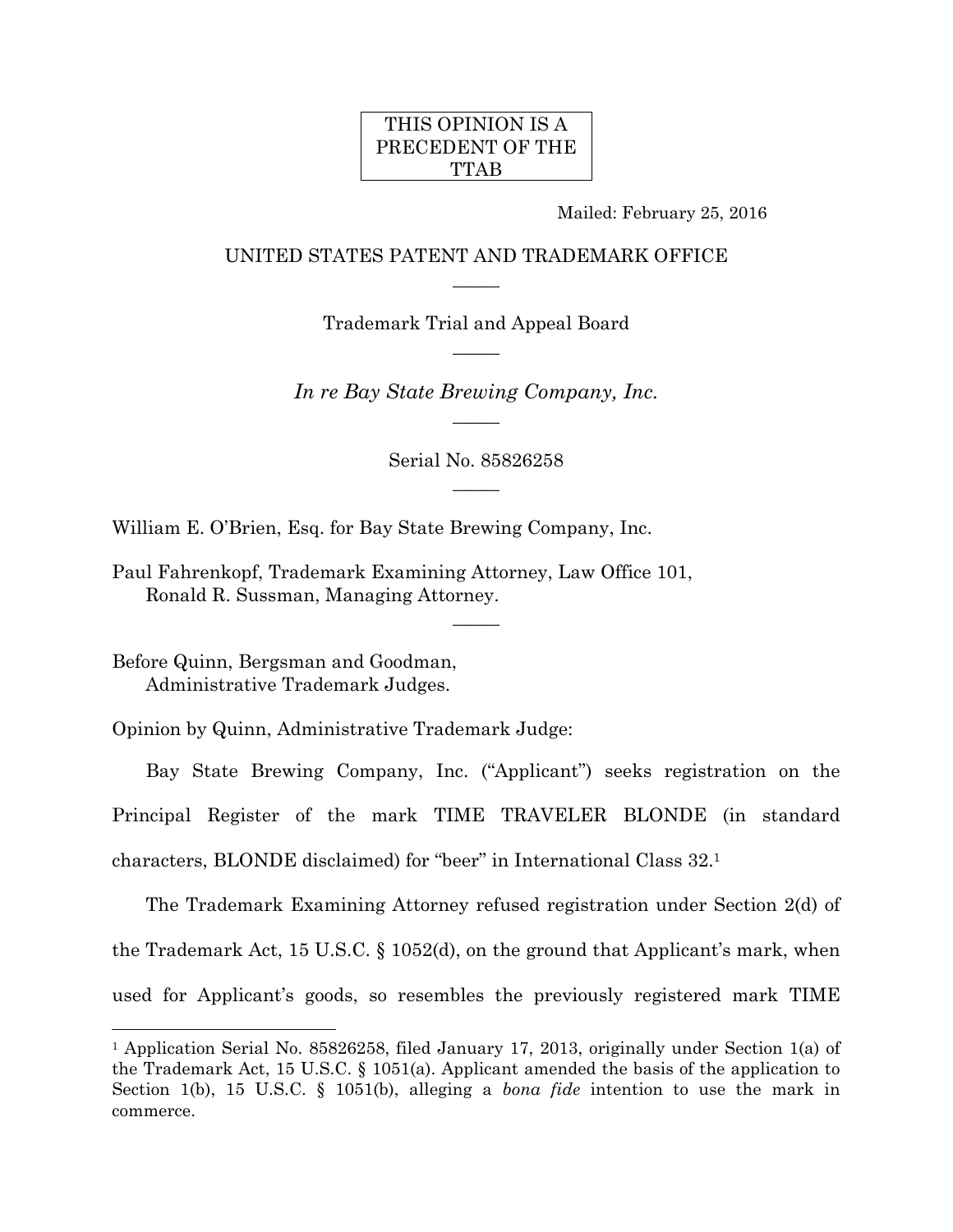TRAVELER, also in standard characters, for "beer, ale and lager" in International Class 32,2 as to be likely to cause confusion.

When the Examining Attorney made the refusal final, Applicant appealed. Applicant and the Examining Attorney filed briefs.

Applicant concedes that there is a likelihood of confusion between its mark and Registrant's, and more specifically that "the marks are similar and the goods related." (Brief, p. 2-3; 4 TTABVUE 3-4). Nonetheless, Applicant asserts that it has a consent agreement with Registrant, and asserts that "the parties acknowledge that confusion is likely *unless* they both adhere to the terms of the [agreement]." (emphasis in original) (Brief, p. 5; 4 TTABVUE 6). Thus, we must consider the impact of the proffered consent agreement between Applicant and Registrant in the likelihood of confusion analysis.

Our determination under Section 2(d) is based on an analysis of all of the facts in evidence that are relevant to the factors bearing on the likelihood of confusion. *In re E. I. du Pont de Nemours & Co.*, 476 F.2d 1357, 177 USPQ 563 (CCPA 1973). The existence of a consent agreement relates to one of the *du Pont* factors, namely the market interface between Applicant and Registrant. In order to properly weigh its importance in the context of a full *du Pont* analysis, we will first address the other relevant factors.

We initially consider the second *du Pont* factor regarding the similarity/dissimilarity between Applicant's goods and Registrant's goods. The goods are identical insofar as the identifications in the application and in the cited 1

<sup>2</sup> Registration No. 4378877, issued August 6, 2013.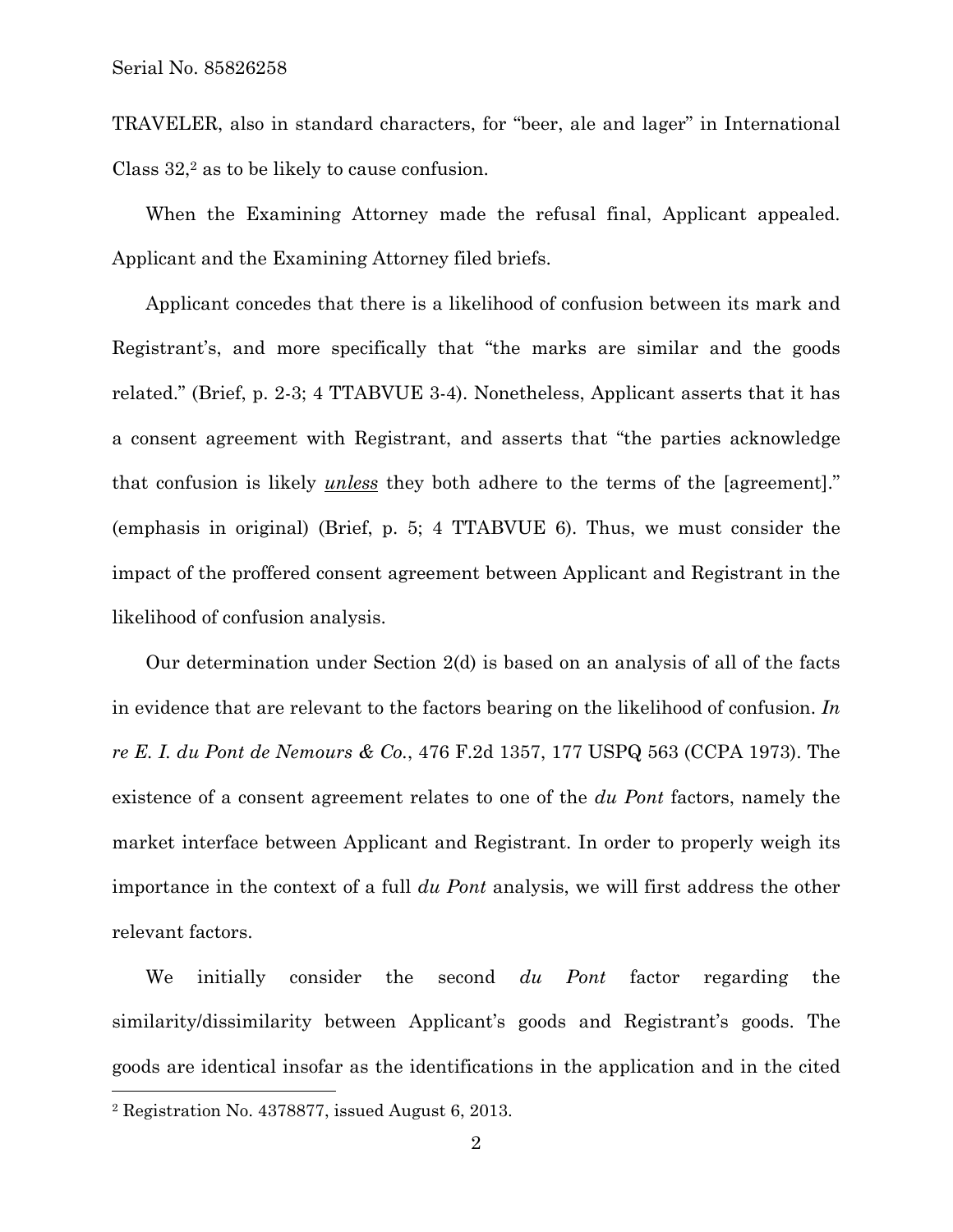registration both include "beer." The remaining goods in the cited registration, "ale" and "lager," are otherwise closely related to, and in fact are types of beer.3

Insofar as the trade channels and purchasers are concerned (the third *du Pont* factor), because the goods identified in the application and the cited registration are at least in-part identical, we must presume that the channels of trade and classes of purchasers are the same. *See In re Viterra Inc.*, 671 F.3d 1358, 101 USPQ2d 1905, 1908 (Fed. Cir. 2012) (even though there was no evidence regarding channels of trade and classes of consumers, the Board was entitled to rely on this legal presumption in determining likelihood of confusion); *In re Yawata Iron & Steel Co.*, 403 F.2d 752, 159 USPQ 721, 723 (CCPA 1968) (where there are legally identical goods, the channels of trade and classes of purchasers are considered to be the same); *American Lebanese Syrian Associated Charities Inc. v. Child Health Research Institute*, 101 USPQ2d 1022, 1028 (TTAB 2011). Such trade channels include liquor stores, beer sections of grocery and convenience stores, and the like, as well as bars and restaurants, and the customers would include ordinary consumers.

<sup>&</sup>lt;sup>3</sup> The record includes evidence that ale is a beer made by warm fermentation. (Wikipedia entry for "Pale Ale," Office action dated March 22, 2013). The Board will consider evidence taken from Wikipedia, bearing in mind the limitations inherent in this reference work, so long as the non-offering party has an opportunity to rebut that evidence by submitting other evidence that may call its accuracy into question. *See In re Swatch Grp. Mgmt. Servs. AG*, 110 USPQ2d 1751, 1754 n.4 (TTAB 2014); *In re Carrier Consulting Group*, 84 USPQ2d 1028, 1032 (TTAB 2007). *See also* TBMP § 1208.03 (2015). In the present case, Applicant had ample opportunity to rebut this evidence (as well as other Wikipedia information), but did not.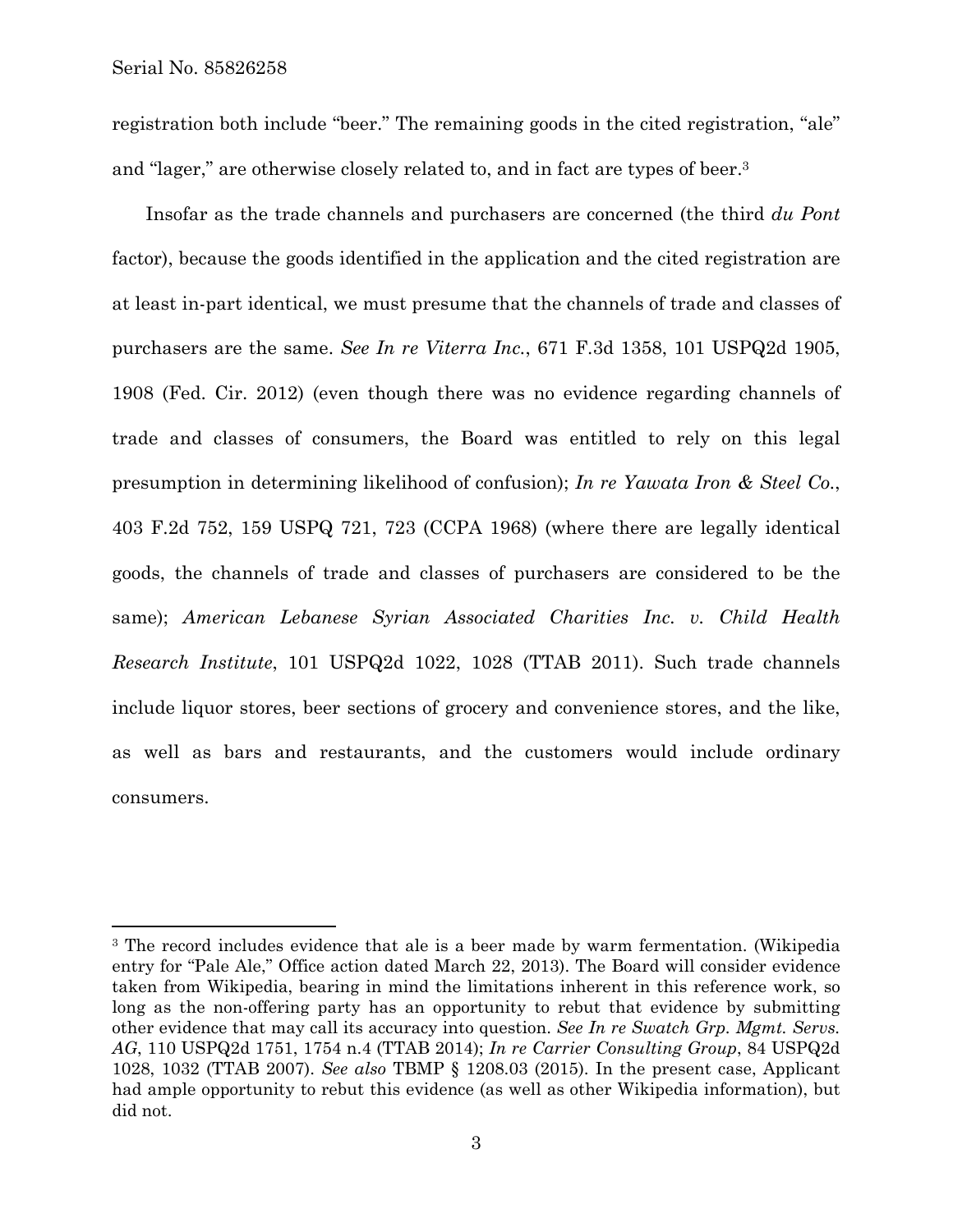The identity in the goods and trade channels therefor, and the overlap in purchasers, are factors that weigh heavily in favor of a finding of likelihood of confusion.

Further, in the absence of any evidence to the contrary in this case, we take judicial notice that beer is often relatively inexpensive, subject to impulse purchase, and often ordered orally in a bar or restaurant.4 "When products are relatively lowpriced and subject to impulse buying, the risk of likelihood of confusion is increased because purchasers of such products are held to a lesser standard of purchasing care." *Recot Inc. v. M.C. Becton*, 214 F.3d 1322, 54 USPQ2d 1894, 1899 (Fed. Cir. 2000); *Specialty Brands, Inc. v. Coffee Bean Distributors, Inc.*, 748 F.2d 669, 223 USPQ 1281, 1282 (Fed. Cir. 1984). Thus, the *du Pont* factor of the conditions of sale also weighs in favor of a finding of a likelihood of confusion.

With respect to the first *du Pont* factor regarding the similarity between the marks, we must compare them in their entireties as to appearance, sound, connotation and commercial impression to determine the similarity or dissimilarity between them. *Palm Bay Imports, Inc. v. Veuve Clicquot Ponsardin Maison Fondee En 1772*, 396 F.3d 1369, 73 USPQ2d 1689, 1691 (Fed. Cir. 2005), quoting *In re E. I. du Pont de Nemours & Co.*, 177 USPQ at 567. "The proper test is not a side-by-side

<sup>4</sup> Because the respective identifications include "beer" without any limit regarding a particular price point, we must treat the goods as including inexpensive as well as more costly beers, and therefore presume that purchasers for "beer" include ordinary consumers who may buy inexpensive beer on impulse. *See Stone Lion Capital Partners, LP v. Lion Capital LLP*, 746 F.3d 1317, 110 USPQ2d 1157, 1163-64 (Fed. Cir. 2014) (recognizing Board precedent requiring consideration of the "least sophisticated consumer in the class"). *See also In re Sailerbrau Franz Sailer,* 23 USPQ2d 1719, 1720 (TTAB 1992) (finding that all purchasers of wine may not be discriminating because while some may have preferred brands, "there are just as likely to be purchasers who delight in trying new taste treats.").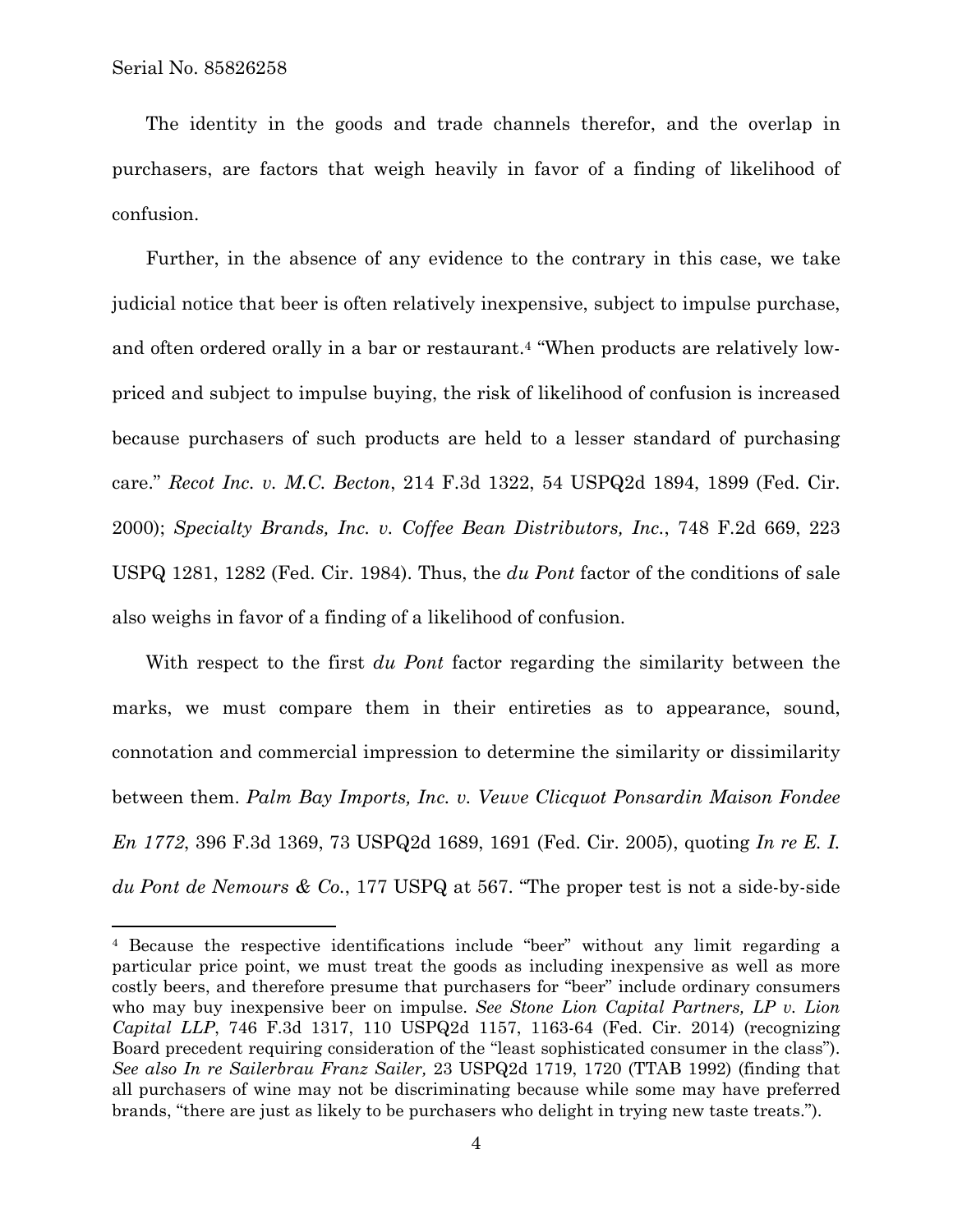Serial No. 85826258

comparison of the marks, but instead 'whether the marks are sufficiently similar in terms of their commercial impression' such that persons who encounter the marks would be likely to assume a connection between the parties." *Coach Servs., Inc. v. Triumph Learning LLC*, 668 F.3d 1356, 101 USPQ2d 1713, 1721 (Fed. Cir. 2012) (citation omitted). The appropriate emphasis is on the recollection of the average customer, who normally retains a general rather than a specific impression of trademarks or service marks. *Spoons Restaurants, Inc. v. Morrison, Inc.*, 23 USPQ2d 1735, 1741 (TTAB 1991) (citations omitted), *aff'd*., No. 92-1086 (Fed. Cir. June 5, 1992). *See Franklin Mint Corp. v. Master Mfg. Co.*, 667 F.2d 1005, 212 USPQ 233, 234 (CCPA 1981); *Inter IKEA Sys. B.V. v. Akea, LLC*, 110 USPQ2d 1734, 1740 (TTAB 2014). As previously stated, the average purchasers include ordinary consumers who drink beer.

In comparing the marks, we are mindful that where, as here, the goods are identical, the degree of similarity between the marks necessary to find likelihood of confusion need not be as great as where there is a recognizable disparity between the goods. *Coach Servs., Inc. v. Triumph Learning LLC*, 101 USPQ2d at 1721; *Century 21 Real Estate Corp. v. Century Life of America*, 970 F.2d 874, 23 USPQ2d 1698, 1700 (Fed. Cir. 1992); *Jansen Enters. Inc. v. Rind*, 85 USPQ2d 1104, 1108 (TTAB 2007); *Schering-Plough HealthCare Products Inc. v. Ing-Jing Huang*, 84 USPQ2d 1323, 1325 (TTAB 2007).

Although marks must be considered in their entireties, it is settled that one feature of a mark may be more significant than another, and it is not improper to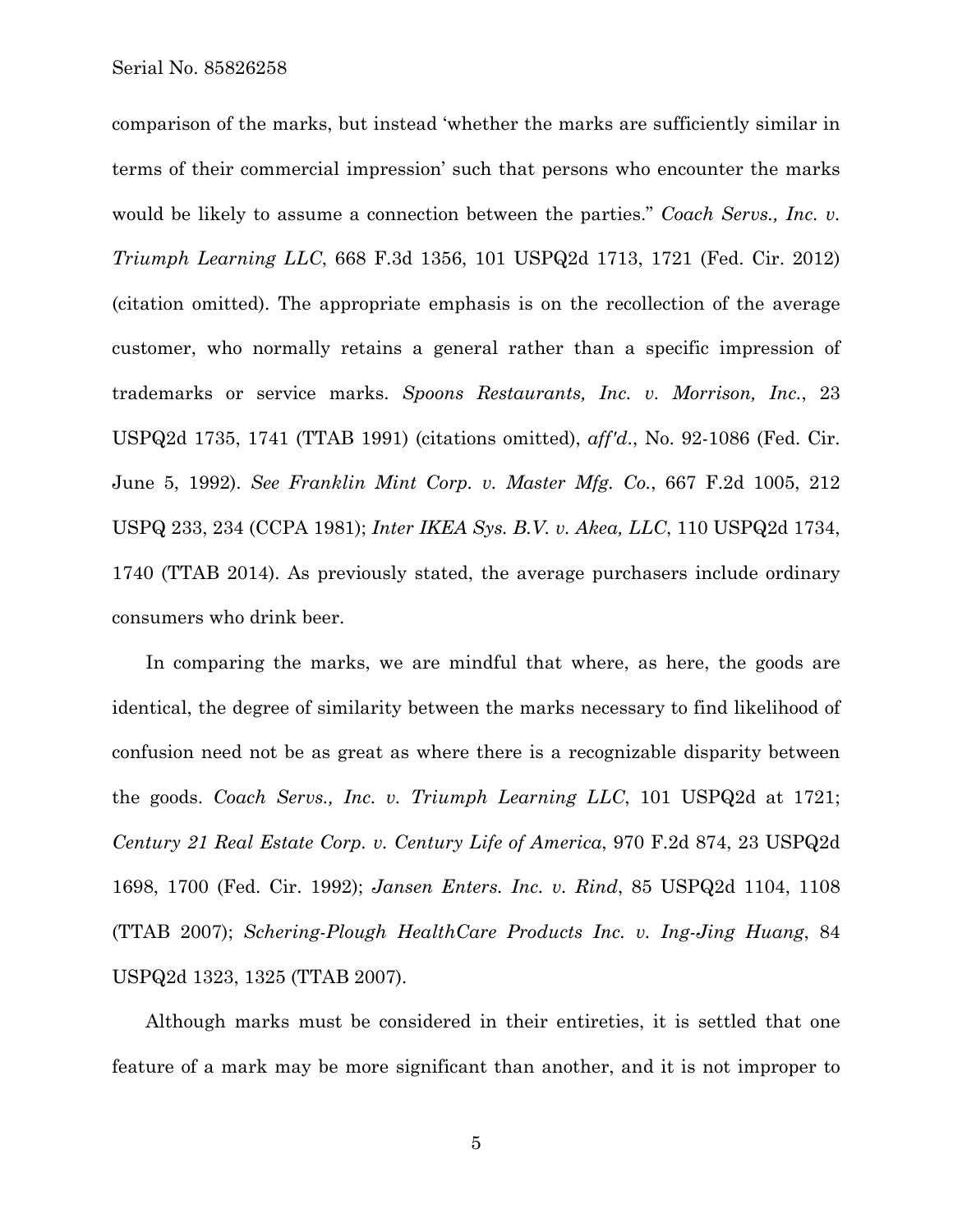give more weight to this dominant feature in determining the commercial impression created by the mark. *In re Nat'l Data Corp.*, 753 F.2d 1056, 224 USPQ 749, 751 (Fed. Cir. 1985) ("[T]here is nothing improper in stating that, for rational reasons, more or less weight has been given to a particular feature of a mark, provided the ultimate conclusion rests on consideration of the marks in their entireties. Indeed, this type of analysis appears to be unavoidable.").

In view of the highly descriptive or generic nature of the disclaimed term BLONDE for a type of beer, this portion of the mark has very little or no sourceindicating function.5 *See, e.g., In re Dixie Rests., Inc*., 105 F.3d 1405, 41 USPQ2d 1531, 1533-34 (Fed. Cir. 1997) ("DELTA," not the disclaimed generic term "CAFE," is the dominant portion of the mark THE DELTA CAFE).

In fact, the commercial impression engendered by Applicant's mark is merely that it is the "Blonde" brew of TIME TRAVELER brand beers. That is to say, when Applicant's and Registrant's marks are considered in their entireties, the term BLONDE does very little or nothing to distinguish them. In saying this, we also keep in mind the penchant of consumers to shorten marks. *See In re Abcor Development Corp.*, 588 F.2d 811, 200 USPQ 215, 219 (CCPA 1978) (Rich, J., concurring: "the users of language have a universal habit of shortening full names — from haste or laziness or just economy of words"). *See also Anheuser-Busch, LLC v. Innvopak Sys. Pty Ltd.*, 115 USPQ2d 1816, 1819 (TTAB 2015) ("While Opposer's

<sup>&</sup>lt;sup>5</sup> The record includes evidence showing beers that are very pale in color are described as "blonde" and that "[b]londes tend to be clear, crisp, and dry, with low-to-medium bitterness and aroma from hops, and some sweetness from malt." (Wikipedia entry for "Pale Ale," Office action dated March 22, 2013).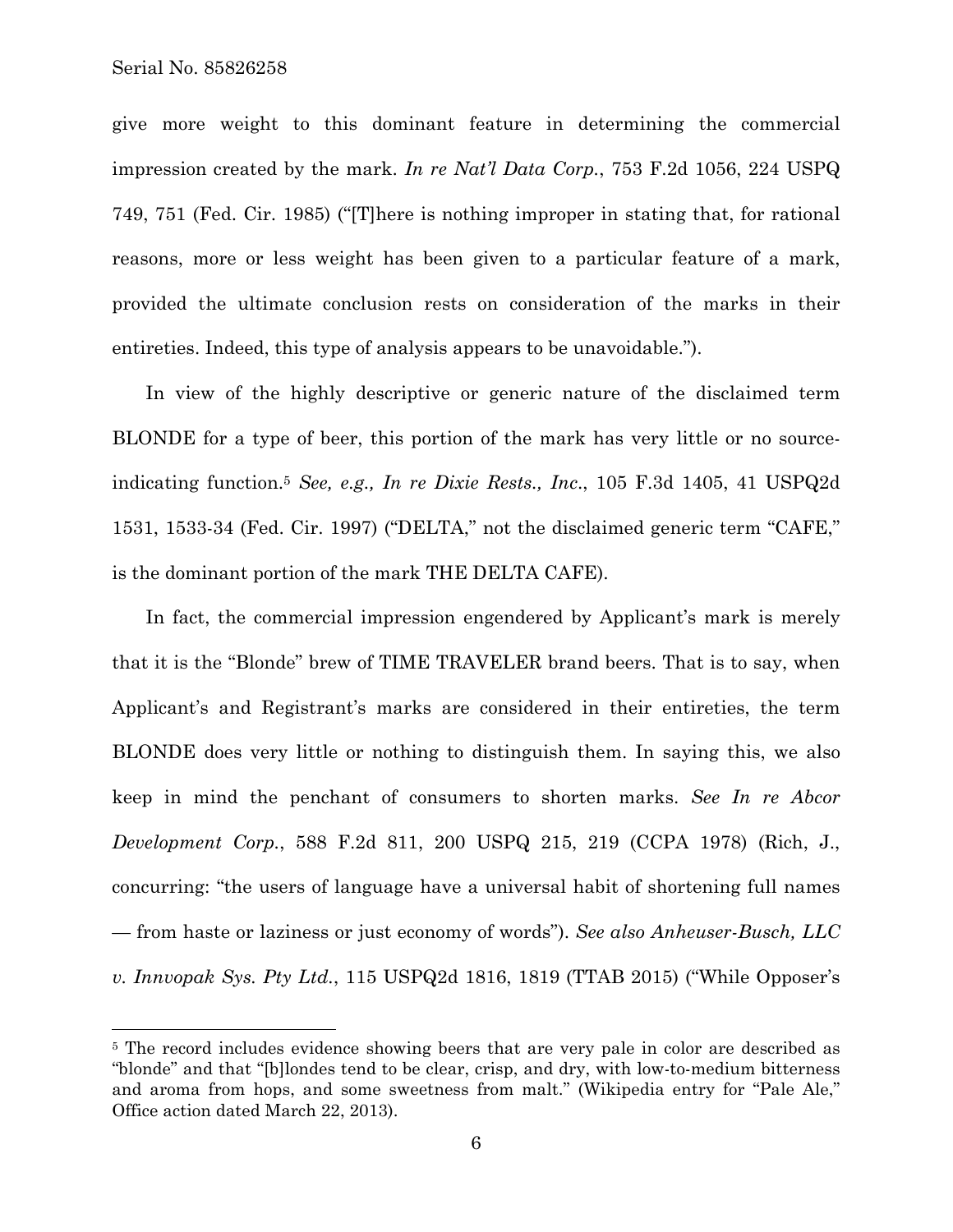Serial No. 85826258

beer was originally sold under the BUDWEISER brand, customers soon began to abbreviate the mark, calling for BUDWEISER beer just by the name 'BUD.'"); *In re SL&E Training Stable Inc.*, 88 USPQ2d 1216, 1219 (TTAB 2008). Thus, it is reasonable that such a practice would lead many consumers to drop the highly descriptive/generic term "Blonde" when calling for Applicant's goods. Moreover, this practice takes on added significance in the context of the goods herein. Beer is often ordered by name, in a bar or restaurant, or from a menu, where only the name of the beer will be used (in this case, TIME TRAVELER). Many consumers ordering these goods from a bartender or waiter/waitress will not have the opportunity to see a label when they order the product. Further, if the beer is served in a glass because it is a draft beer from a keg, the consumer may never see a label.

Accordingly, we find that the marks TIME TRAVELER and TIME TRAVELER BLONDE, when considered in their entireties (including the term BLONDE in Applicant's mark), are virtually identical in sound, must be presumed to be virtually identical in appearance insofar as they both are standard character marks, and would be even closer in meaning and overall commercial impression given the arbitrary nature of TIME TRAVELER as used for the identical goods. In regard to the latter, there is nothing about the nature of the respective products that would suggest TIME TRAVELER would have a different meaning, or create a different commercial impression, when used on Applicant's goods, as compared to Registrant's goods. This virtual identity between the marks is a *du Pont* factor that also weighs heavily in favor of a finding of a likelihood of confusion.

7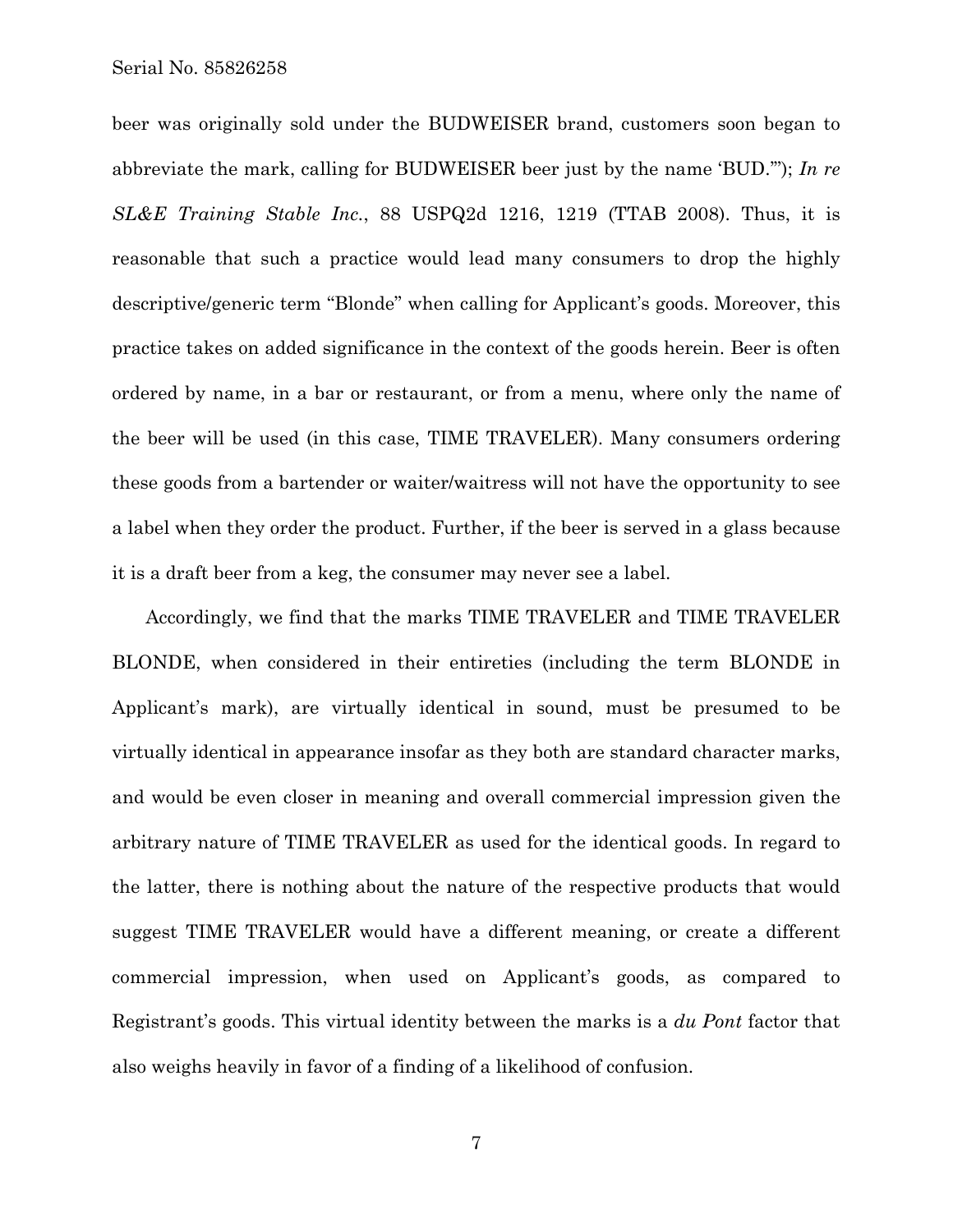Absent other *du Pont* factors, the virtual identity in the marks, and the identity in the goods, trade channels, and purchasers, along with the impulse nature of purchases of beer, presents a compelling case for finding a likelihood of confusion. Here, however, there is a consent agreement between Applicant and Registrant, and so we turn to its impact on our balancing of the likelihood of confusion factors.

The record includes copies of a "Long Form Agreement" and a "Short Form Agreement." Both were executed simultaneously. The Short Form Agreement "was intended to be made of public record with the Patent and Trademark Office." (Brief, p. 4; 4 TTABVUE 5). When the Examining Attorney was not persuaded by the Short Form Agreement, Applicant submitted the Long Form Agreement which, according to Applicant, "was intended solely for the internal use of the parties." *Id.* 6 To state the obvious, the Long Form Agreement is a lengthier, more detailed agreement, and it is appropriate that Applicant and the Examining Attorney have focused their attention on this agreement. We will do the same. The essence of Applicant's argument is as follows:

> [B]ecause the Long Form Agreement is detailed, explicit and extensive, as long as both parties adhere to the terms

<sup>6</sup> Despite what Applicant characterizes as the parties' intentions, the Long Form Agreement was in fact submitted during examination and, therefore, Applicant presumably was aware that by doing so it made this agreement part of the public record. *See* Trademark Rule 2.27(d)-(e); TMEP § 109 (2015). Unlike confidential documents in the Board's *inter partes* trial proceedings, papers filed in *ex parte* examination and subsequent appeal proceedings cannot be filed under seal pursuant to a protective order unless so issued or ordered by any court or by the Board. *See Holmes Oil Co. v. Myers Cruizers of Mena Inc.*, 101 USPQ2d 1148, 1150 n.4 (TTAB 2011). We further point out that, in the context of a consent agreement that an applicant identifies as part of the basis to overcome a Section 2(d) refusal, the full text of the parties' agreement takes on additional significance, in that it not only is offered in support of registration but provides the public notice of the basis on which the USPTO allowed registration.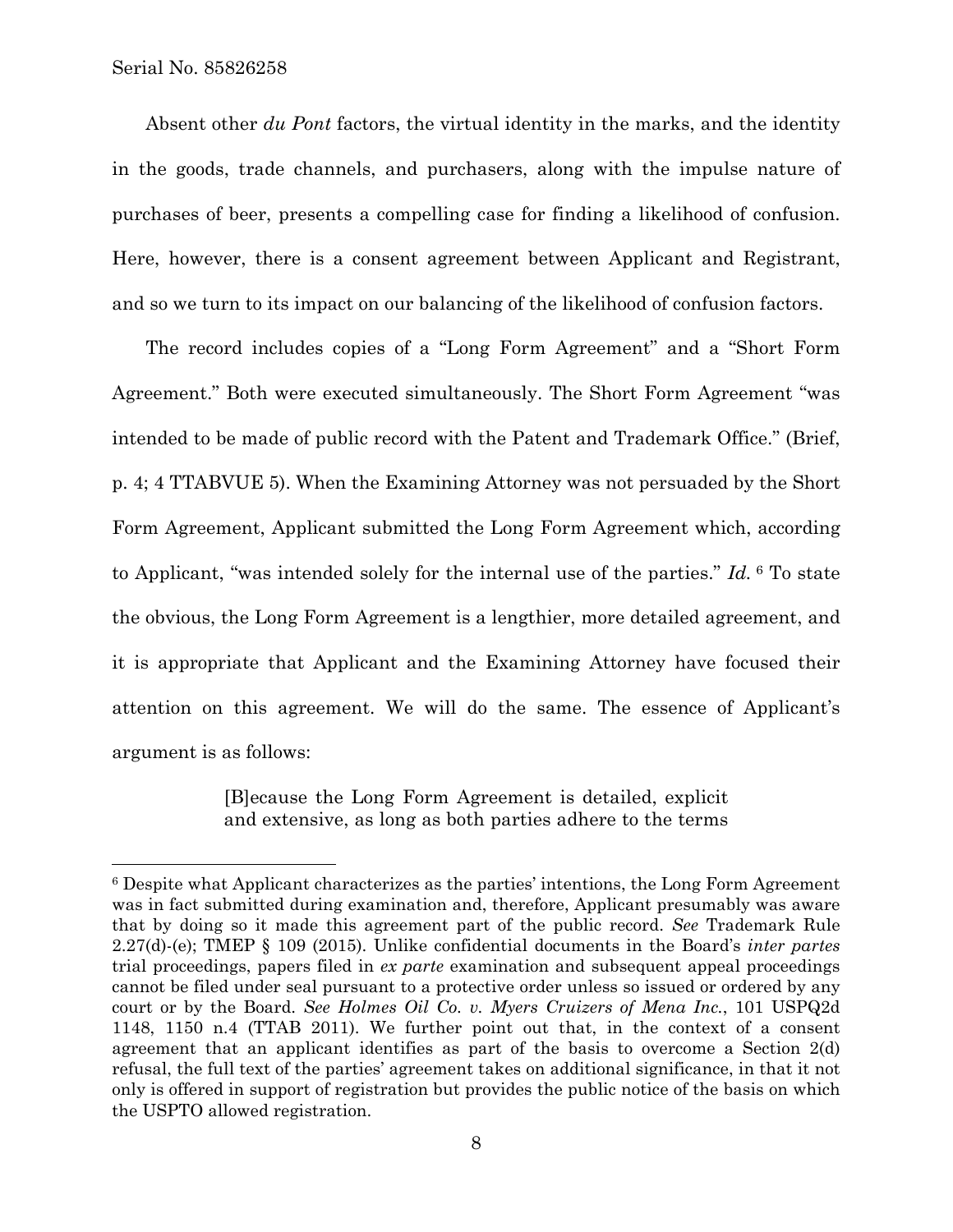of the Long Form Agreement and use the terms as provided in that Agreement, confusion is extremely unlikely. The Patent and Trademark Office has not shown "good reason" to substitute its views on likelihood of confusion with those of the parties. (Brief, pp. 2-3; 4 TTABVUE 3-4)

\*\*\*\*\*

In this case, Applicant and [Registrant] made "reasoned assessments of the marketplace" in a detailed agreement that is the Long Form Agreement submitted on December 30, 2013. This Agreement … is a non-naked, wellreasoned and detailed agreement drafted by knowledgeable parties intimately familiar with the market and eager to avoid confusion. As is shown below the parties crafted an agreement designed to avoid confusion in the marketplace and underscored the agreement with a mutual commitment to collaborate in avoiding confusion in the marketplace. This agreement should be given the substantial and great weight as required by the Federal Circuit. (Brief, p. 4; 4 TTABVUE 5)

Applicant goes on to review the agreement in detail, section by section.

The Examining Attorney likewise reviews the agreement in detail and variously finds its pertinent terms "inaccurate … irrelevant … or legally insignificant." (Brief, p. 10; 6 TTABVUE 11). Specifically, he disputes the accuracy of the claim that BLONDE will be displayed equally or more prominently than TIME TRAVELER, because the marks both are in standard character form; the relevance of the use of house marks; and the legal significance of a geographical restriction on Applicant's territory of use (but not on the registration) because the parties agree that Registrant will be free to use its mark in Applicant's territory.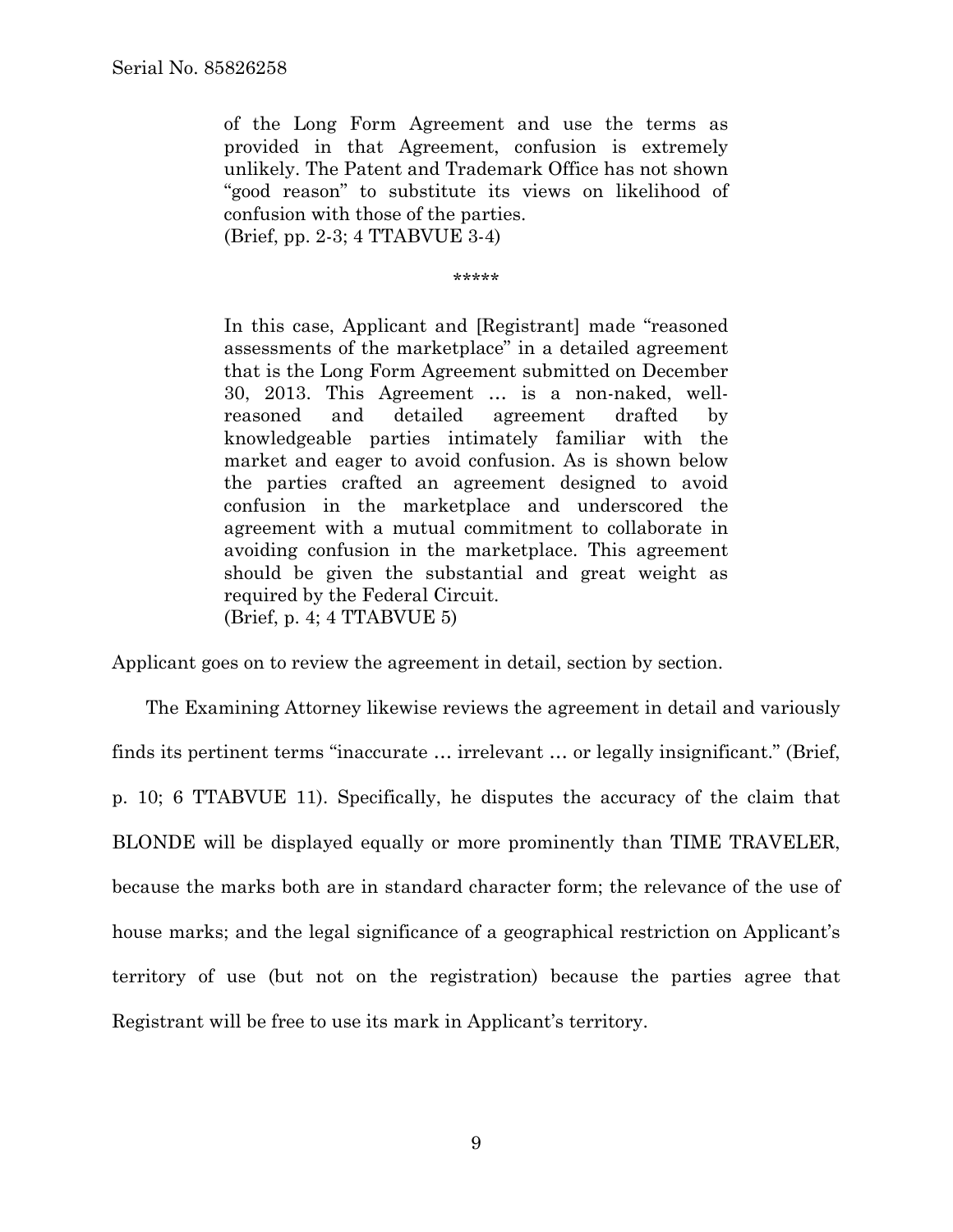The Examining Attorney, in contending that the consent agreement does not tip the scales in favor of Applicant, relies on *In re Mastic Inc.*, 829 F.2d 1114, 4 USPQ2d 1292 (Fed. Cir. 1987), paying particular attention to the following language:

> [T]he *DuPont* case does not make it a "given" that experienced businessmen, in all cases, make an agreement countenancing each other's concurrent use of the same or similar marks only in recognition of no likelihood of confusion of the public. One must look at all of the surrounding circumstances, as in *DuPont*, to determine if the consent reflects the reality of no likelihood of confusion in the marketplace, or if the parties struck a bargain that may be beneficial to their own interests, regardless of confusion of the public. For example, the parties may prefer the simplicity of a consent to the encumbrances of a valid trademark license. However, if the goods of the parties are likely to be attributed to the same source because of the use of the same or a similar mark, a license (not merely a consent) is necessary to cure the conflict. *See* 1 J. McCarthy, *Trademarks and Unfair Competition* § 18:25, at 866 (2d ed. 1984).

> As *DuPont* holds, a consent is simply evidence which enters into the likelihood of confusion determination and may or may not tip the scales in favor of registrability, depending upon the entirety of the evidence. 476 F.2d at 1362-63, 177 USPQ at 567-69; *see* 1 J. Gilson, *Trademark Protection and Practice* §3.04[3], at 3-64 (1987). If the evidence of record establishes facts supporting an applicant's argument that the two uses can exist without confusion of the public, even a "naked" consent to registration is significant additional evidence in support of the applicant's position. If, in addition, the consent is "clothed" with the parties' agreement to undertake specific arrangements to avoid confusion of the public, as in *DuPont*, the parties' assessment of no likelihood of confusion is entitled to greater weight, not because of the consent itself, but because such arrangements are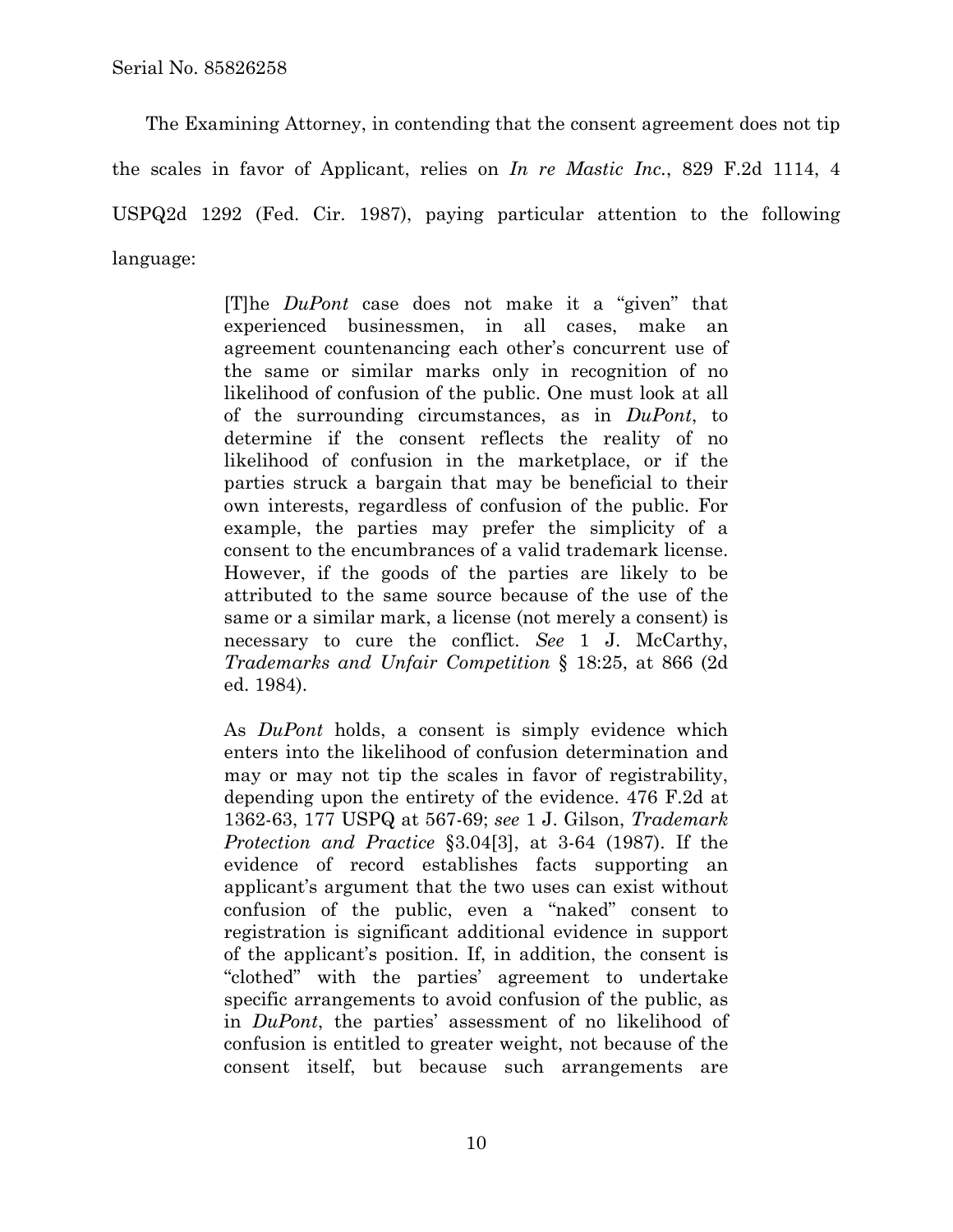additional factors which enter into the likelihood of confusion determination.

*Id.* at 1294-95.

 $\overline{a}$ 

The Board, in *In re Wacker Neuson SE*, 97 USPQ2d 1408, 1411-12 (TTAB 2010), reviewed the role of consent agreements in the likelihood of confusion analysis. It reviewed the statements of the CCPA in *du Pont*,7 and the Federal Circuit in *N.A.D.*,8 *Bongrain*,9 and *Four Seasons*,10 showing that the Board is well aware of the views stated in these cases. Notwithstanding these pronouncements on the importance of consent agreements, the *Mastic* case teaches that there is no *per se* rule that a consent, whatever its terms, will always tip the balance to finding no likelihood of confusion, and it therefore follows that the content of each agreement must be examined. Few may be found lacking, but it is not a foregone conclusion that all will be determinative.

We now turn to examine the specifics of the consent agreement. Therein, Applicant and Registrant state that they "wish to avoid any conflict with one another and consent to co-exist" under certain terms and conditions. Further, the parties "agree to cooperate in good faith to resolve such actual confusion and to develop measures sufficient to avoid a likelihood of confusion." The other relevant provisions of the agreement are set forth below.

<sup>7</sup> *In re E. I. du Pont de Nemours & Co.*, 177 USPQ at 568.

<sup>8</sup> *In re N.A.D. Inc.*, 754 F.2d 996, 224 USPQ 969 (Fed. Cir. 1985).

<sup>9</sup> *Bongrain Int'l (Am.) Corp. v. Delice De France, Inc.*, 811 F.2d 1479, 1 USPQ2d 1775 (Fed. Cir. 1987).

<sup>10</sup> *In re Four Seasons Hotels Ltd.*, 987 F.2d 1565, 26 USPQ2d 1071 (Fed. Cir. 1993).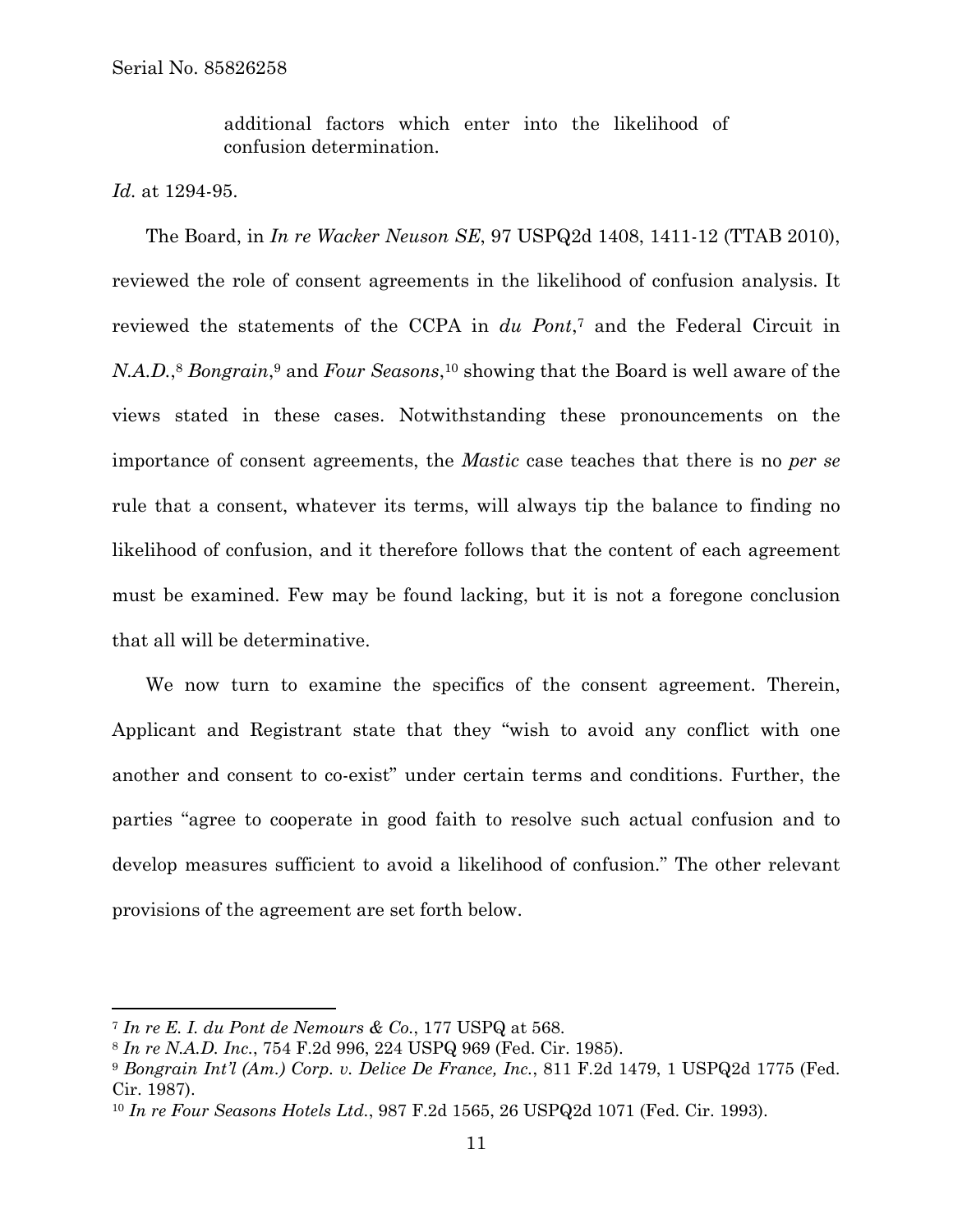1. Restrictions on Use. A&S will not use TIME TRAVELER other than in connection with an accompanying house mark, currently THE TRAVELER BEER CO. Bay State will not use TIME TRAVELER BLONDE other than in connection with its own house mark, currently BAY STATE BREWING. Bay State will not use TIME TRAVELER or the word TRAVELER other than as part of the composite mark TIME TRAVELER BLONDE. When referencing TIME TRAVELER BLONDE. Bay State will use the term BLONDE in a manner that is equally as or more prominent than the terms TIME and TRAVELER. For the purposes of this Agreement, "use" includes production, sales at any tier of the three-tier system, distribution, marketing activities, and/or licensing. Notwithstanding the forgoing, Bay State reserves the right to change the name of TIME TRAVELER BLONDE to TIME TRAVELER MAIBOCK, provided that Bay State complies with all provisions of this Agreement, including the restrictions on use outlined in this section. In that event, this section should be read to replace any reference of BLONDE to MAIBOCK. For the avoidance of doubt, Bay State will not use TIME TRAVELER BLONDE and TIME TRAVELER MAIBOCK simultaneously on separate products.

2. Trade Dress. A&S will not use trade dress in its packaging, labeling, and/or marketing of TIME TRAVELER that is confusingly similar to the labeling, packaging, marketing materials, or other imagery used by Bay State in connection with its sales and marketing of TIME TRAVELER BLONDE, current examples of which are attached hereto as Exhibit A. Bay State will not use trade dress in its packaging, labeling, and/or marketing of TIME TRAVELER BLONDE that is confusingly similar to the labeling, packaging, marketing materials, or other imagery used by A&S in connection with its sales and marketing of TIME TRAVELER, current examples of which are attached hereto as Exhibit B.

3. Geographical Limitation. Bay State will not use TIME TRAVELER BLONDE outside of New England and the State of New York.

4. Trademark Applications. A&S will take no action to interfere with Bay State's trademark application for TIME TRAVELER BLONDE, provided that Bay State complies with the terms of this Agreement. Bay State will take no action to interfere with A&S's trademark application for TIME TRAVELER, and/or any existing or future trademark application by A&S using the word TRAVELER, provided that A&S complies with the terms of this Agreement. Upon request, the parties agree to execute a consent form, in a format identical or substantially similar to the form attached hereto as Exhibit C, to evidence this consent and to be filed with the USPTO. The parties agree to cooperate in executing any further documentation required by the USPTO to effectuate the intent and terms of this Agreement.

5. Likelihood of Confusion. The parties hereby acknowledge that they believe that there would not be a likelihood of confusion between the TIME TRAVELER mark and the TIME TRAVELER BLONDE mark if the parties comply with the terms of this Agreement. Should actual consumer confusion between the parties' products occur in the future, however, the parties agree to cooperate in good faith to resolve such actual confusion and to develop measures sufficient to avoid a likelihood of confusion.

6. Ownership of Trademarks. By this Agreement, A&S acquires no rights from Bay State with respect to the TIME TRAVELER BLONDE trademark other than the consent granted herein. Bay State retains all rights to the TIME TRAVELER BLONDE mark. Similarly, Bay State acquires no rights from A&S with respect to the TIME TRAVELER trademark other than the consent granted herein. A&S retains all rights to the TIME TRAVELER mark. Neither party will in any way attempt to associate itself with the other party or trade on the other party's good will.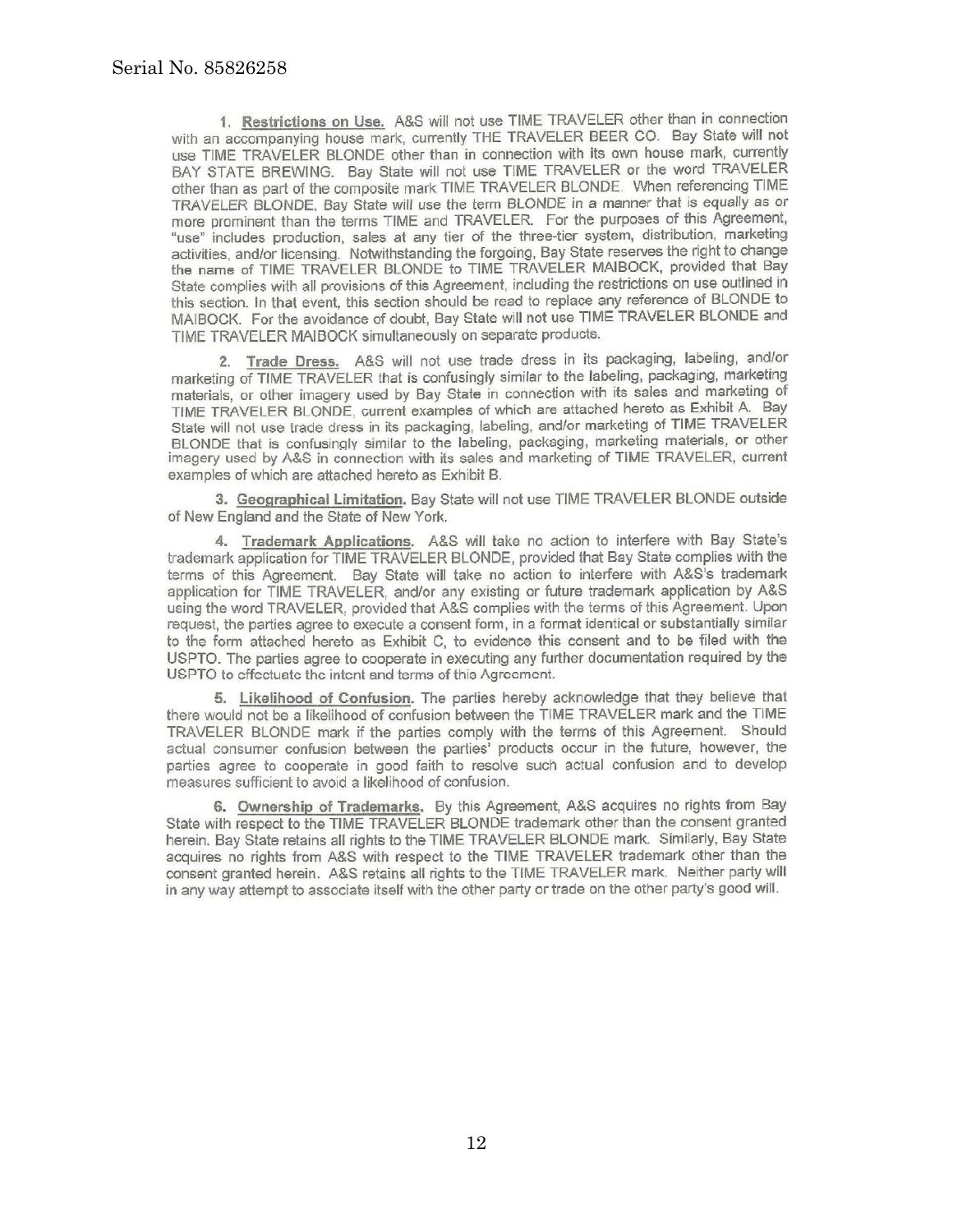

Applicant is located in Massachusetts; Registrant is located in Vermont. The "Geographical Limitation" provision in the agreement provides that Applicant will not use its applied-for mark "outside of New England and the State of New York," while Registrant's use is not geographically limited. We find that in this regard the agreement creates two problems.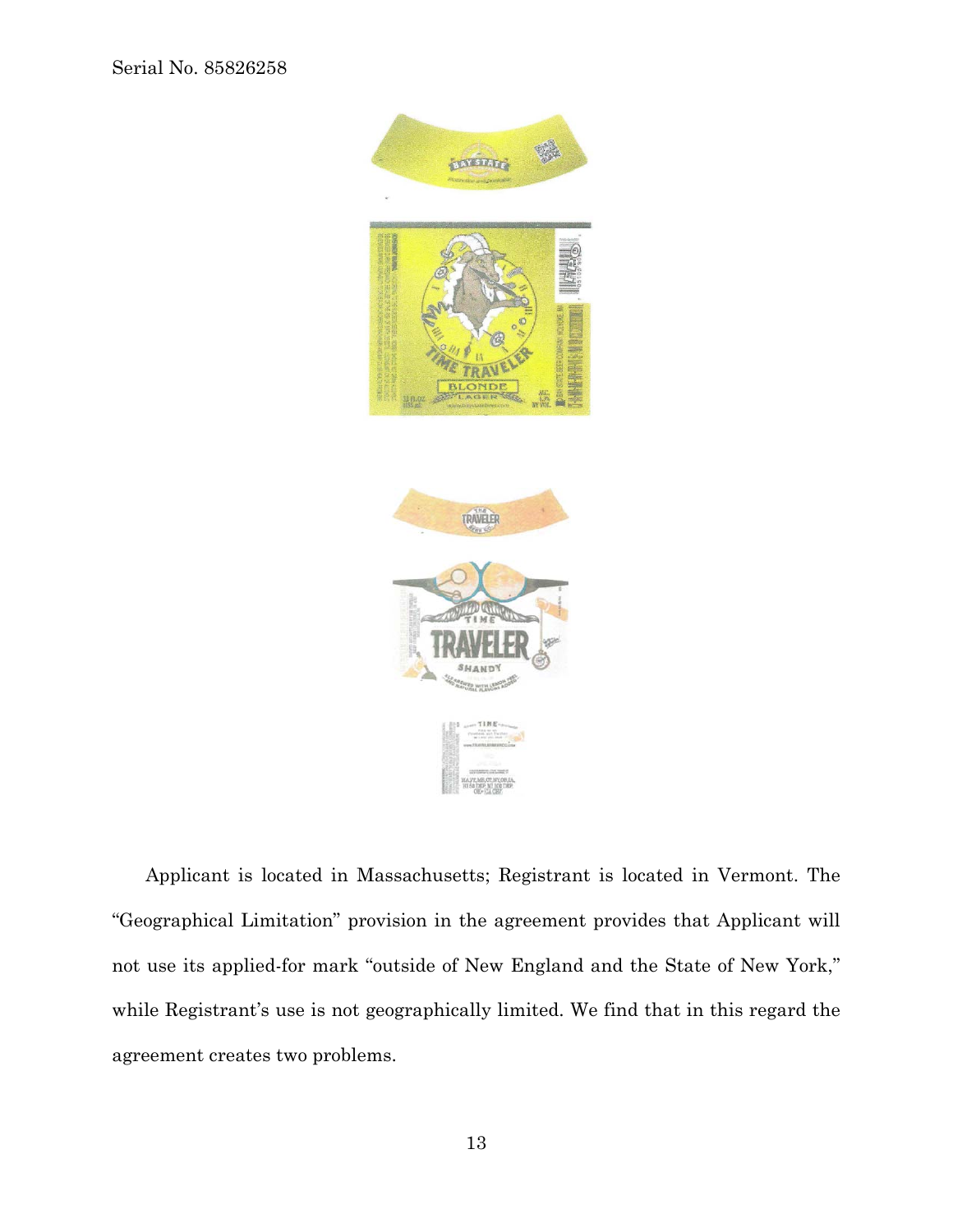Serial No. 85826258

First, the parties have agreed to allow use of their respective marks in the same territories, because Registrant will be free to use its mark in the entirety of Applicant's territory. Here, the reality is that even as Applicant is bound by its agreement with Registrant, both marks will be used in overlapping geographical areas, namely New England and New York.

Section 2(d) provides that an applicant may request issuance of a registration based on rights acquired by concurrent use of its mark with the owner of a registration for a conflicting mark. *See* TMEP § 1207.04. Here, Applicant is not seeking a concurrent use registration (with a corresponding geographical restriction in Registrant's registration), but rather a nationwide registration. Nor is Applicant seeking a geographically restricted registration as part of the consideration provided to Registrant for entering into a consent agreement. In *Holmes Oil Co. v. Myers Cruizers of Mena Inc.,* the parties sought only to geographically restrict applicant's proposed registration, leaving registrant's registration nationwide in scope. The Board found that applicant agreed to a geographical restriction to the registration it sought "as part and parcel of the consent agreement" with registrant, "not because a geographic restriction is necessary … "[t]hus, although the case is captioned as a concurrent use proceeding, it is only nominally one as the parties' agreement provides that they will operate in overlapping territories." (footnote omitted). 101 USPQ2d at 1149. Because an applicant's right to a geographically restricted registration may only be considered in the context of a concurrent use proceeding, Trademark Rule 2.99(h), the Board considered the parties' agreement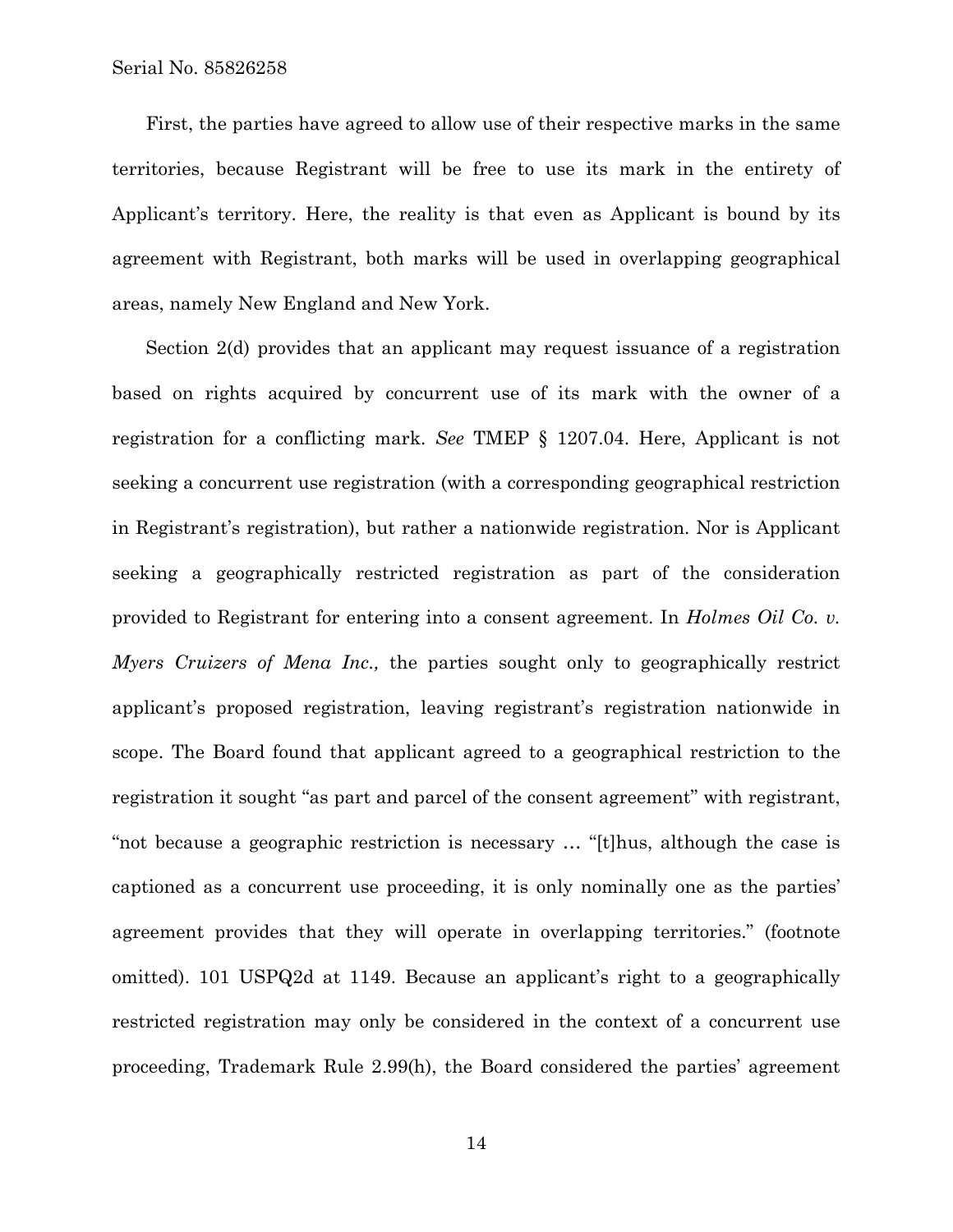as such, with the caveat that, in all other respects, the agreement was a traditional consent agreement. *Id.* By contrast, in this case, Applicant is not seeking a geographically restricted registration and, thus, resort to a concurrent use proceeding is not necessary.

Second, the registration that Applicant would obtain would not reflect the use it has voluntarily restricted itself to. The problem, insofar as registration is concerned, is that the geographical restrictions set forth in the consent agreement are not reflected in the application, and would not be reflected in any resulting registration. The trademark register should reflect, within the constraints of the Trademark Act, the realities of the marketplace. And, more to the point, although Applicant's use, by the terms of the agreement, is limited to New England and New York, a nationwide registration issued to Applicant would give Applicant presumptive nationwide exclusive rights. Section 7(b) of the Trademark Act, 15 U.S.C. § 1057(b). *See Giant Food, Inc. v. Nation's Foodservice, Inc.*, 710 F.2d 1565, 218 USPQ 390, 393 (Fed. Cir. 1983). We recognize that a mark shown in an unrestricted registration may actually be used in a smaller territory than that which it can be used. However, when marks are being searched and cleared, there is a presumption by searchers and attorneys afforded to an unrestricted registration that Applicant's registration would not and should not be entitled to. Given that a significant

15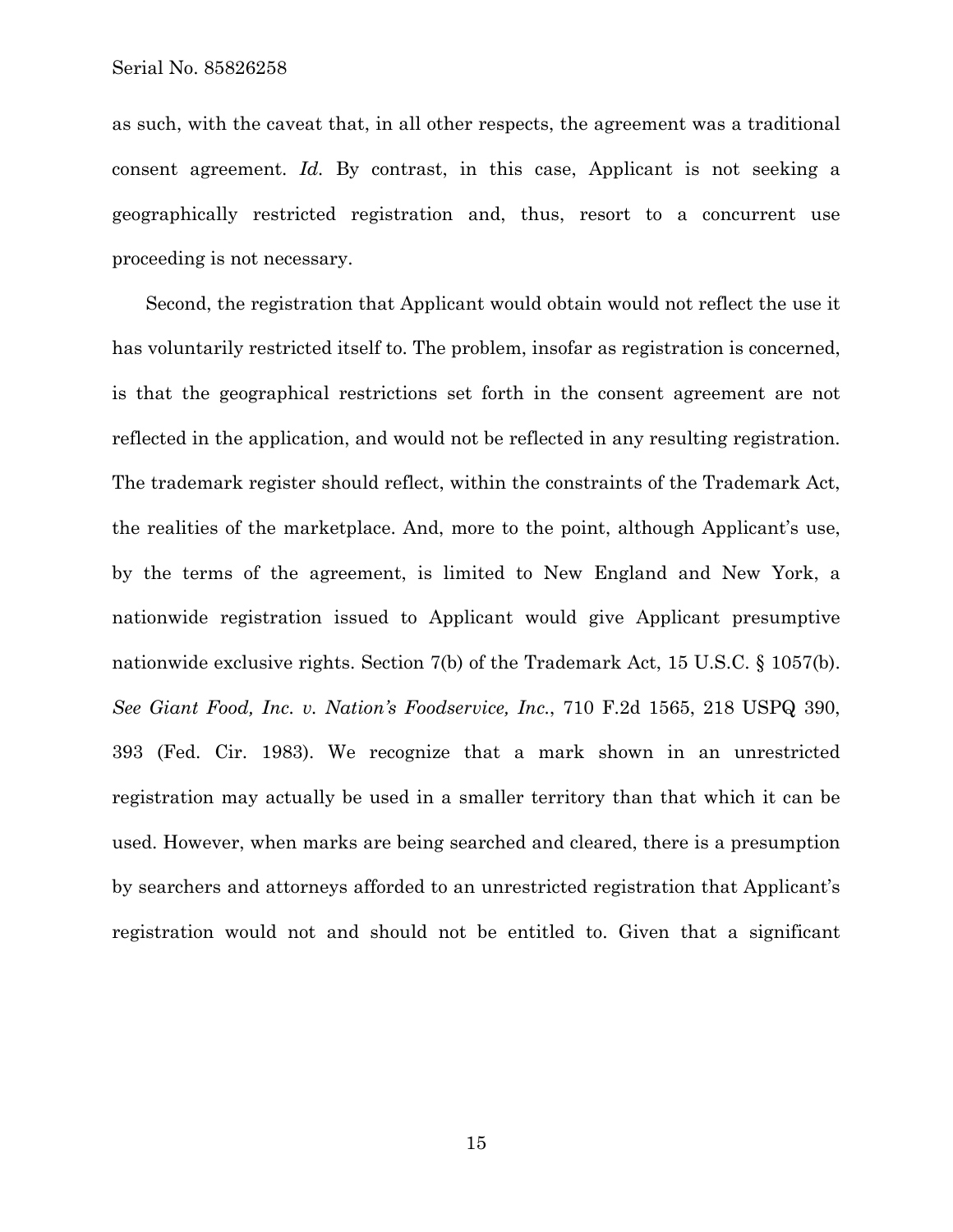l

purpose of the register is to provide the public with notice of the extent of actual or presumptive trademark rights, Applicant's registration would be misleading.11

In the absence of geographical restrictions, the effectiveness of the other provisions in the agreement is further diminished. The provision captioned "Restrictions on Use" provides that Applicant and Registrant must use their respective house marks in connection with the marks at issue.12 With respect to the "Trade Dress" provision, Applicant and Registrant agree to refrain from using trade dress (packaging, labeling, and/or marketing) that is confusingly similar.13

We find, however, that the addition of house marks to these virtually identical marks used on identical goods does not necessarily mean that purchasers are not likely to be confused. In general, use of a house mark does not obviate confusion. *See In re Mighty Leaf Tea,* 601 F.3d 1342, 94 USPQ2d 1257, 1260 (Fed. Cir. 2010);

<sup>&</sup>lt;sup>11</sup> In this connection we see harm to the registration system of searching and clearing marks when the register includes marks that appear to be in direct conflict with each other and yet are on the register at the same time.

<sup>&</sup>lt;sup>12</sup> This provision also provides that Applicant reserves the right to change the mark from TIME TRAVELER BLONDE to TIME TRAVELER MAIBOCK. This portion of the provision underscores the lack of significance of BLONDE in the mark Applicant seeks to register (*see* discussion, *supra*); that is, Applicant is prepared to jettison that term in favor of another highly descriptive or generic term. Thus, Applicant clearly is relying on TIME TRAVELER as its source identifier.

<sup>&</sup>lt;sup>13</sup> The agreement also is sorely lacking in business information as to why Applicant and Registrant believe that confusion between their marks is not likely to occur under the particular circumstances of their contemporaneous use. For example, consent agreements often refer to differences between the goods, trade channels and classes of purchasers; the sophistication of purchasers; and dissimilar methods of advertising and promotion. The agreement is silent on all of these points. Lest we be accused of knowing more about the beer business than Applicant and Registrant do, we are not in a position to infer business information that is not specifically expressed in the agreement. *Cf. Amalgamated Bank of New York v. Amalgamated Trust & Savings Bank*, 842 F.2d 1270, 6 USPQ2d 1305, 1308 (Fed. Cir. 1988).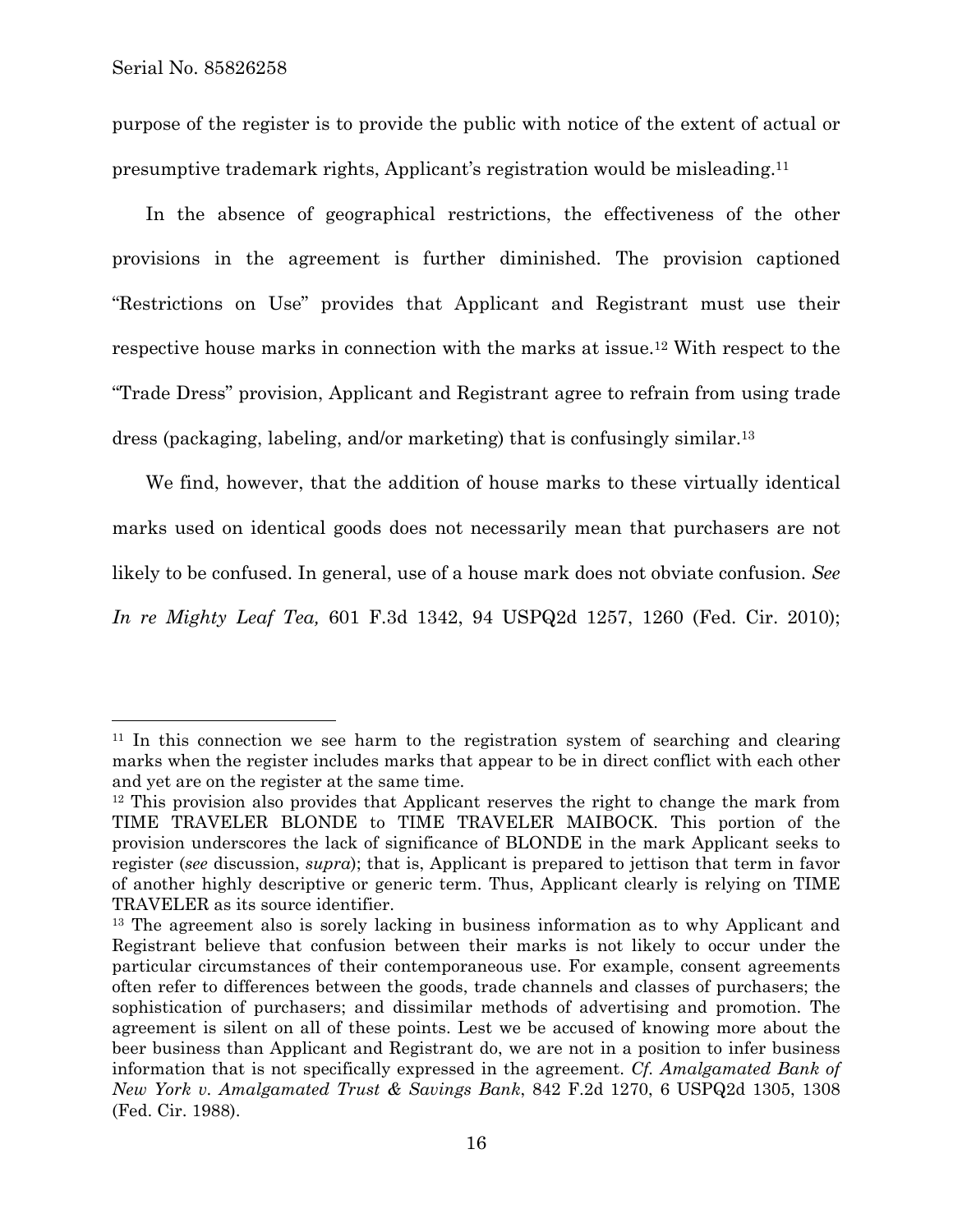*General Mills Inc. v. Fage Dairy Processing Industry SA*, 100 USPQ 1584, 1602 (TTAB 2011); *In re Fiesta Palms LLC*, 85 USPQ2d 1360 (TTAB 2007).

Further, despite the differences in trade dress illustrated by the labels made of record and which Applicant contends show limitations on rights, Applicant and Registrant actually are requesting more protection through respective nationwide registrations for standard character marks, which marks therefore could be displayed in the same font and size. *See In re Viterra Inc.*, 101 USPQ2d at 1910 (a registered mark in standard character form is not limited to any particular depiction of the mark, but rather may be depicted in any font style, size, or color). The terms of the agreement only require each party to <u>not use the trade dress of the</u> other but do not require the use of particular trade dress by either party. Thus, if each used minimal trade dress and smaller font displays of the house marks, then the essence of the agreement would be met, but would not aid in the avoidance of confusion. Applicant essentially is asking the Board to make a likelihood of confusion determination based upon its mark (with use of its house mark and trade dress as shown in the examples) that not only is not being registered, but is not even in use yet as reflected by its Section 1(b) application, and which Applicant will not be required to use. That is to say, Applicant desires a decision based on its mark, not as applied for, but rather as promised. These promises as to trade dress and house mark usage represent another deviation from the parameters of the application and registration, and thus would result in a failure of the public notice function of registrations. Although we have considered the agreement's provisions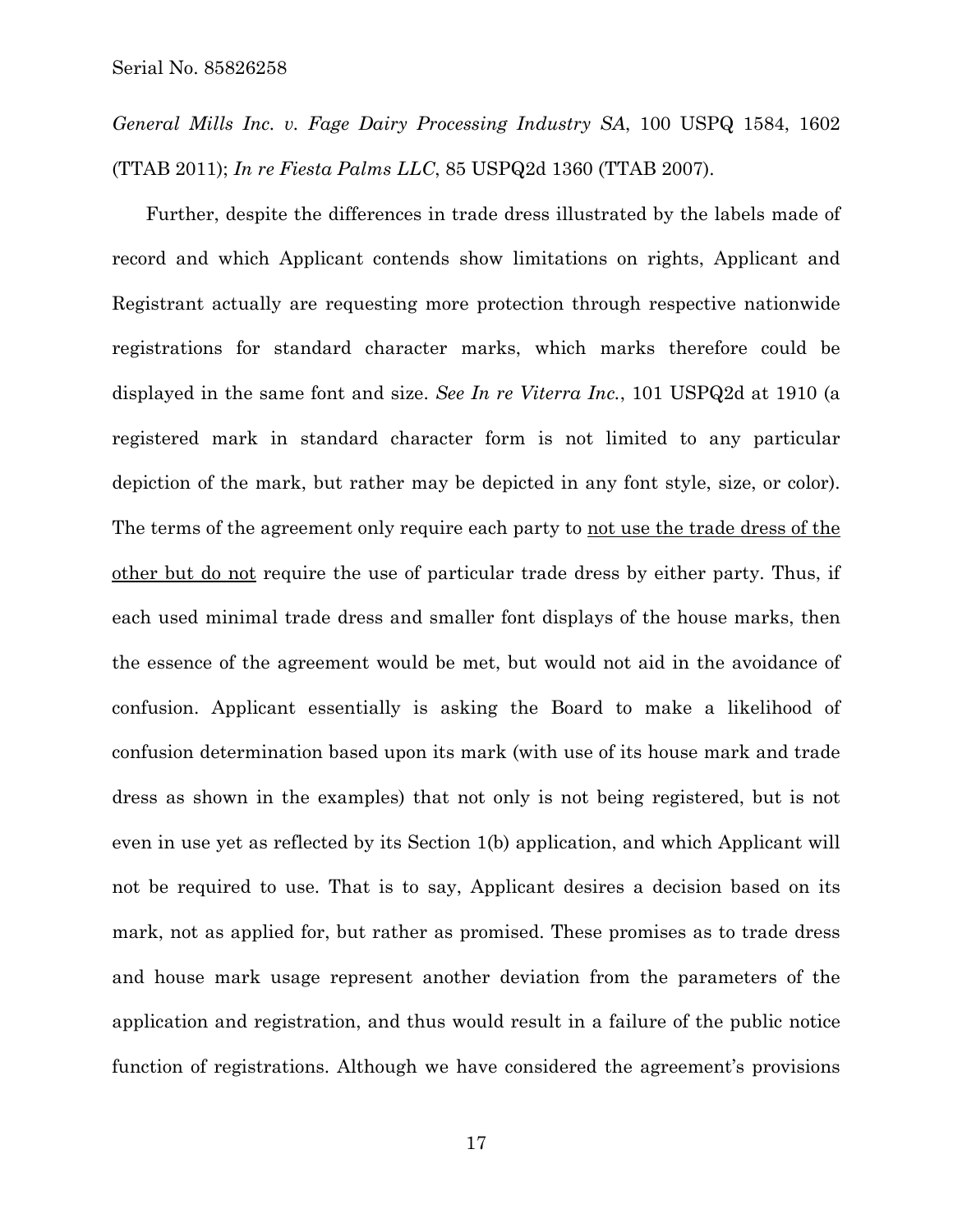1

regarding the use of different house marks and trade dress, we remain convinced that there exists a likelihood of confusion because the circumstances bind us to consider the contemporaneous use of virtually identical marks on identical goods that are subject to impulse purchase by ordinary consumers in the same geographical area.14

We would be remiss if we did not specifically discuss the Federal Circuit's decision in *In re Four Seasons Hotels Ltd.*, which is distinguishable from this one. In *Four Seasons*, the Court found no likelihood of confusion between the marks FOUR SEASONS BILTMORE for "resort innkeeping services" and THE BILTMORE LOS ANGELES for "hotel services":

> Admittedly, the services performed by applicant and registrant are similar, but they are not -- as the TTAB would have it -- the same. One is a resort offering outdoor activities and enjoyment at an oceanfront locale, while the other, a traditional hotel is located in the heart of a city. Likewise, there is no doubt that the marks FOUR SEASONS BILTMORE and THE BILTMORE LOS ANGELES share a common element. However, that purchasers will be confused by this commonality is not a necessary conclusion. Where, as in *Nat'l Distillers* , there are recognized differences in the goods as well as in the marks, [footnote omitted] and the cumulative differences "are sufficient to raise a doubt as to likelihood of confusion, mistake or deception of purchasers arising from the common use of the word, . . . agreements between applicant and the owner of the reference registration are of *evidentiary value.*" (Emphasis added.)

<sup>14</sup> By contrast, in *Holmes Oil Co. v. Myers Cruizers of Mena Inc., supra*, some of the trade dress was incorporated into applicant's mark and the marks and services were different: CRUIZERS A CONVENIENCE MARKETPLACE AND EATERY and design for "retail store services featuring convenience store items and gasoline" versus MYERS CRUIZZERS DRIVE-IN for "restaurant services."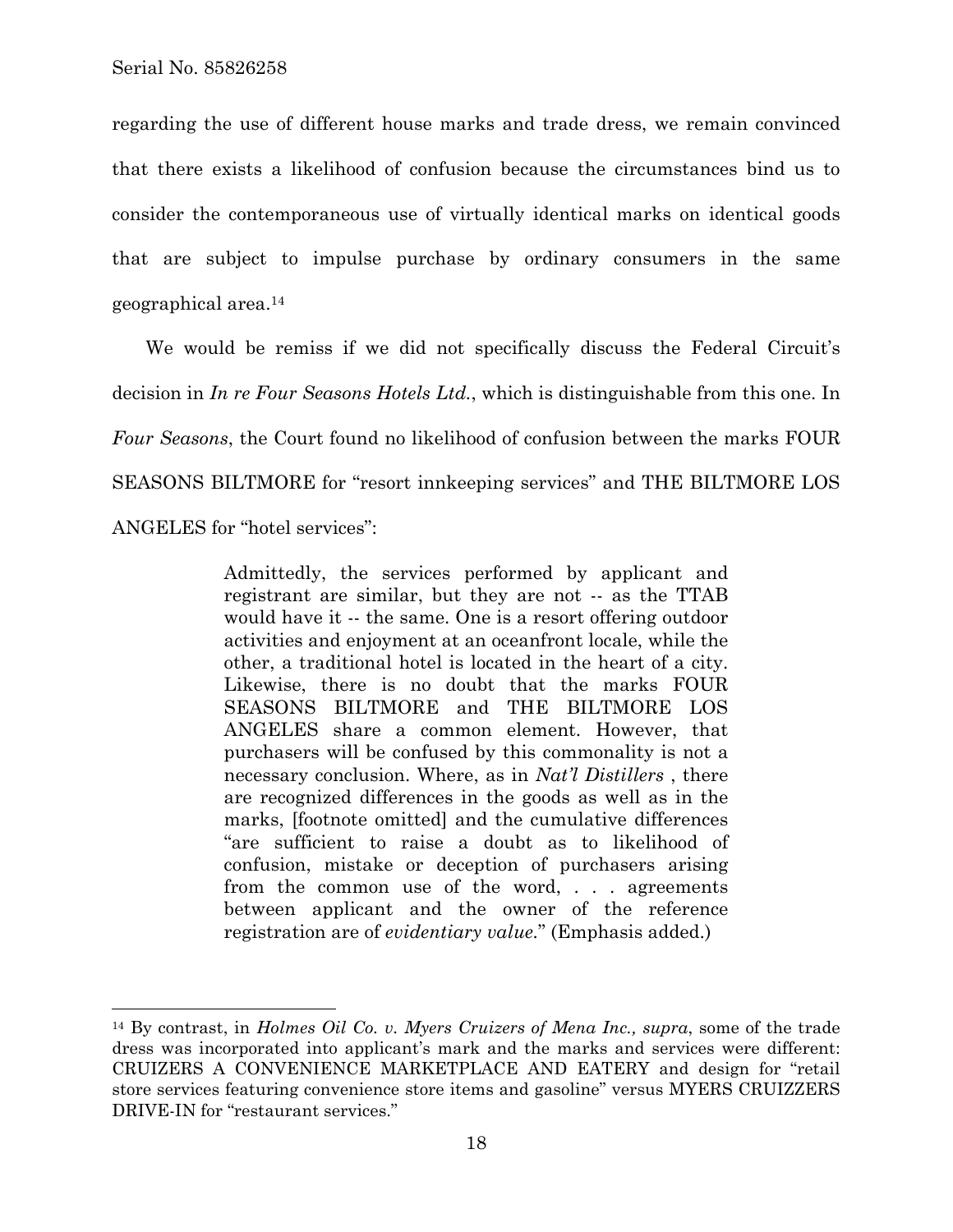*Four Seasons Hotels*, 26 USPQ2d at 1072, quoting *In re Nat'l Distillers*, 297 F.2d 941, 132 USPQ 271, 273 (CCPA 1962). Here, by contrast, the marks in the application and registration are virtually identical, with the only difference being a highly descriptive or generic designation for a type of beer ("blonde"). Further, the goods are identical. These are, to say the least, important distinctions.

In addition, the Federal Circuit in *Four Seasons* also relied upon the coexistence of the marks for many years:

> The two parties entered into a consent agreement in acknowledgement of their long-standing coexistence. Although Four Seasons assumed management of the hotel in 1987 and applied to register the mark FOUR SEASONS BILTMORE on May 10, 1989, the oceanside resort has been in existence since the late 1920s, known for years as the Santa Barbara Biltmore. Likewise, THE BILTMORE LOS ANGELES has existed since the 1920's, but is, as the name implies, located in downtown Los Angeles, 120 miles south of applicant's resort.

Id. In the present case, Applicant has amended the basis of its application to Section 1(b), alleging a *bona fide* intention to use the mark in commerce, so there is at this time no verifiable proof of coexistence, nonetheless longstanding coexistence, without confusion.15 Further, in *Four Seasons*, the oceanfront resort and the

<sup>&</sup>lt;sup>15</sup> We wish to make another point based on the fact that the present application alleges an intention to use the mark. As set forth above, the Federal Circuit, in *Four Seasons*, stated the following: "[T]he PTO's role is to protect owners of trademarks by allowing them to register their marks. Denial of registration does not deny the owner the right to use the mark, and thus, will not serve to protect the public from confusion." *Id.* at 1072. The intentto-use application filing system was adopted to allow applicants to seek clearance of a mark before making an investment in use and marketing. Thus, when the system devised by Congress is used as intended, marks not cleared for registration may never be used and the public may actually be shielded from confusion. That is to say, the mere fact that anyone can adopt and use a mark that is likely to cause confusion with a prior mark, until they are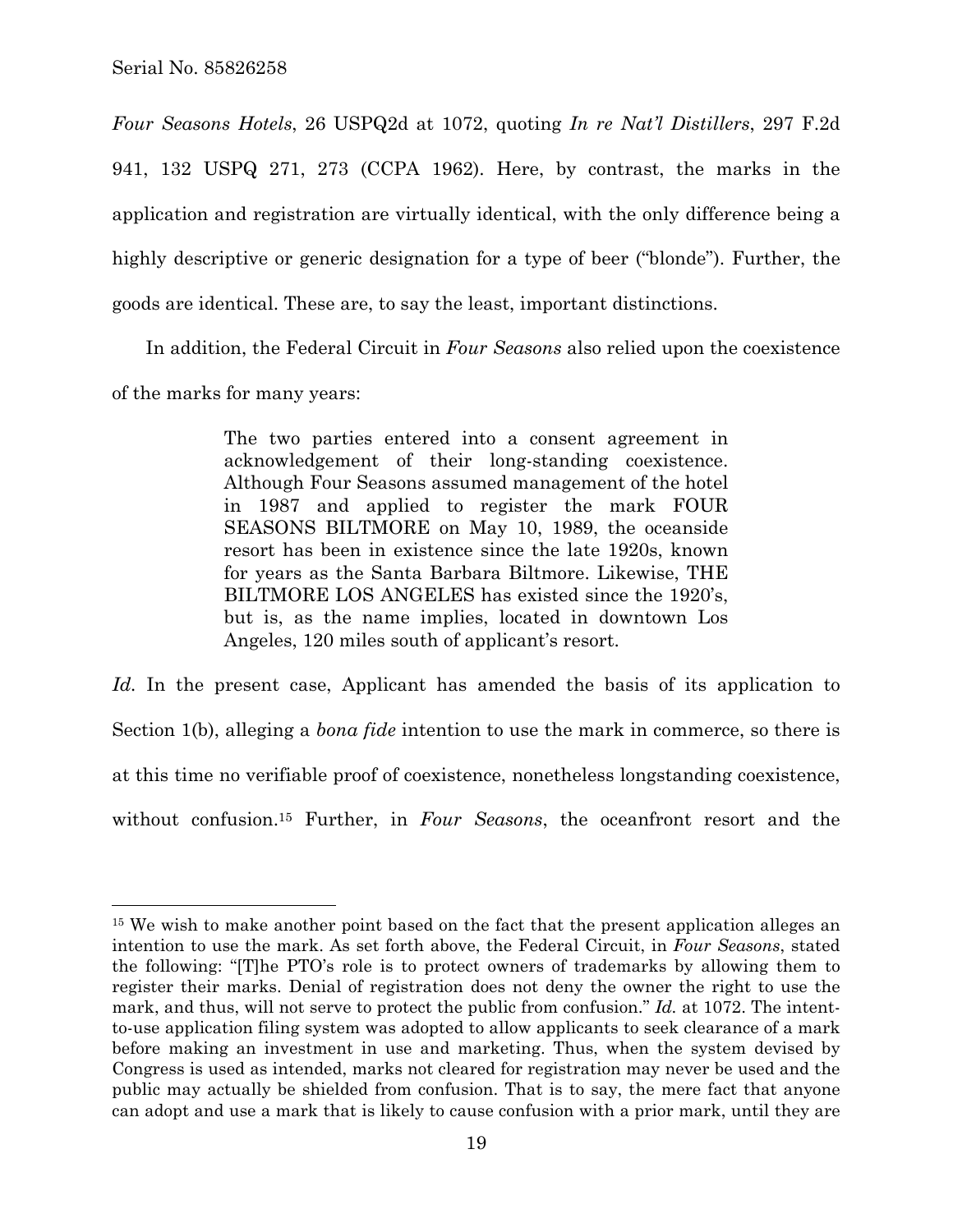1

downtown hotel operated in distinct geographical markets, separated by 120 miles, whereas here the identical goods would be sold in an overlapping geographical area via the same trade channels to the same average purchasers. Moreover, in this case the marks will be used on a type of product often called for by name, sight unseen, with no opportunity for any actual labelling differences that may be used to assure consumers they have obtained what they asked for in a bar or restaurant.16

In sum, while we unmistakably recognize the Federal Circuit's instruction that consent agreements are frequently entitled to great weight, we find that the specific consent agreement in this case is outweighed by the other relevant likelihood of confusion factors, namely that the marks are virtually identical, and the goods, trade channels and purchasers are identical. Further, the goods are subject to impulse purchase. Notwithstanding the consent agreement, we are persuaded that patrons in New York and New England are likely to be confused as to source upon encountering the marks TIME TRAVELER and TIME TRAVELER BLONDE, even when these marks are used within the constraints set forth in the consent agreement.

We have carefully considered all of the evidence made of record pertaining to the issue of likelihood of confusion, as well as all of the arguments related thereto. We find that consumers are likely to be confused upon encountering the marks

stopped in an infringement suit, is inapposite in a situation like the present case involving an intent-to-use application with no use.

<sup>&</sup>lt;sup>16</sup> In addition, if the products of Applicant and Registrant are served on draft, from a keg, there will be no labels at all available to the consumers. Because the application and registration are not limited to bottled beverages, draft beer served in a glass must also be considered.